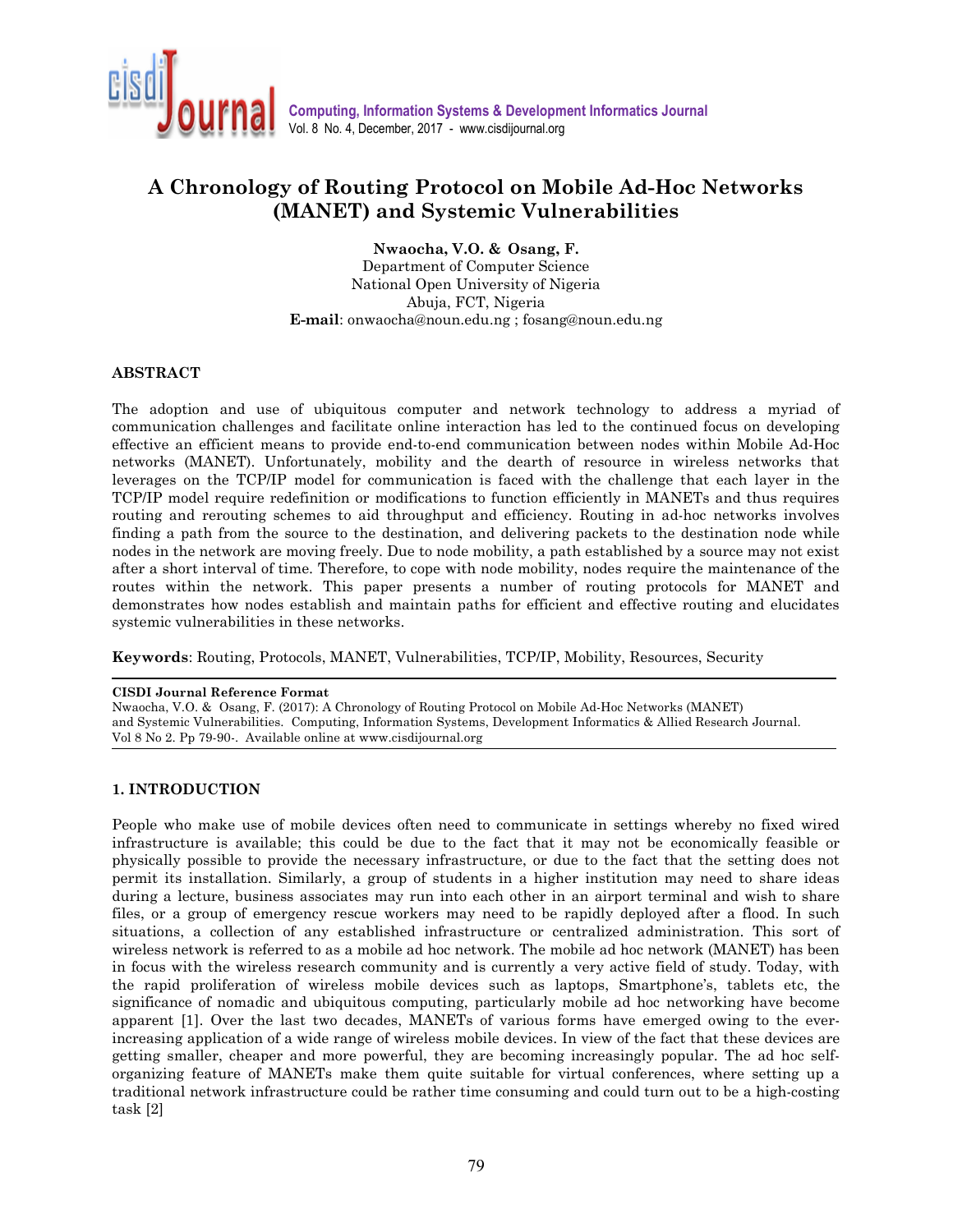

Ordinarily, MANETs do not have an underlying infrastructure; for this reason mobile host in MANETs "join" on the fly and create a network on their own. With the network topology changing dynamically and the lack of a centralized network management functionality, MANETs tend to be highly vulnerable to a number of attacks. In other words, the numerous benefits of the wireless mobile ad hoc network comes at the cost of various security flaws.

The shared and easy to access medium is undoubtedly the major advantage of wireless networks, while at the same time is its Achilles' heel. In other word, it makes it extremely easy for an adversary to launch an attack [3]. Therefore, intruders easily penetrate the network and as a consequence MANETs are extremely susceptible to network attacks due to their open and distributed nature, lack of fixed infrastructure, lack of central management, node mobility and dynamic topology.

While early research effort in MANETs assumed a friendly and cooperative environment and focused on challenges such as wireless channel access and multi-hop routing, yet this is not the case in reality, therefore security has become the main source of concern, in a potentially hostile environment. Recent research on wireless MANETs indicate that this type of network presents greater security challenge than conventional wired and wireless networks [4].



Figure 1: Mobile Ad hoc Network [2]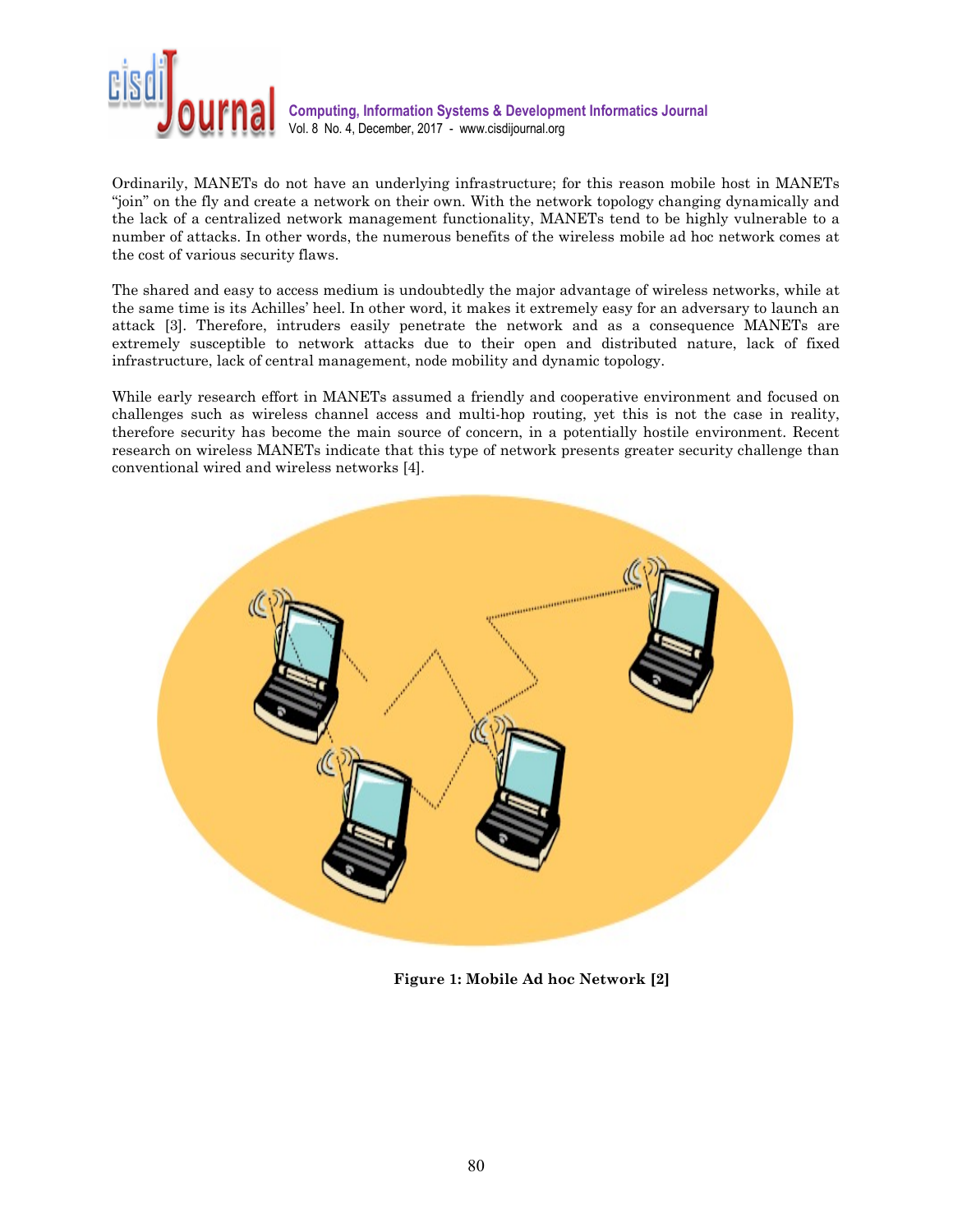

# 2. ROUTING IN MANETS

The term routing refers to the process of finding a path between two communicating host in a given network [5] In conventional networks, the routers are preconfigured by the administrator to perform the task of routing, and each packet is forwarded according to its Internet protocol (IP) address, In the case of an ad hoc network, comprising of a number of hand-held devices which communicate with each other over wireless channels without any infrastructure, the network topology changes rapidly and unpredictably and no dedicated nod has to be defined to perform routing in MANETs. As a result, the conventional routing protocols are not suitable for application in MANETs.

Normally routing in ad-hoc networks involves finding a path from the source to the destination, and delivering packets to the destination node while nodes in the network are moving freely. Due to node mobility, a path established by a source may not exist after a short interval of time.

Therefore, to cope with node mobility, nodes require the maintenance of the routes within the network. Hence, depending on how nodes establish and maintain paths, routing protocols for mobile ad-hoc networks broadly fall into four categories namely [6]:

- i. Proactive routing protocols
- ii. Reactive routing protocols
- iii. Hybrid routing protocols and
- iv. Location-based routing protocols

## 2.2.1 Proactive Routing Protocols

Proactive routing protocols are table-driven protocols that maintain up-to-date routing table using the routing information learnt from the neighbor on a continuous basis. Routing in such node and each intermediate node selects a net hop, by routing table look up, and forwarding the packet to next hop until destination receives the packet. A drawback of proactive protocols is proactive overhead due to route maintenance and frequent route updates to cope with nod mobility.

Classic form of proactive routing protocol include:

- i. Destination-Sequenced Distance-Vector Routing protocol (DSDV)[7] and
- ii. Optimized Link State Routing Protocol (OLSR) [8]
- (i) Destination-Sequenced Distanced –vector Routing protocol (DSDV) [7]: The Destinationsequenced Distance-vector Routing protocol (DSDV) is an enhanced version of distributed Bellman-Ford algorithm, for mobile ad-hoc networks, in this protocol, each node maintains a routing table that contains an entry for every node in the network. Each entry in the routing table consists of the destination ID, the next hop ID, a hop count, and a sequence number for that destination. The sequence number helps nodes maintain a fresh route to the destination(s) and avoid routing loops. In order to cope with frequently changing network topology, nodes periodically broadcast routing table updates though-out the network. When a node receives a route-update packet, it changes its routing table entries if the sequence number of the destination in the update packet is higher (fresh) than the one in its routing table. If the sequences numbers are the same, then the node selects a route with smaller metric (hop count). As a means of reducing the network traffic due to huge update packets, DSDV employs two types of update – full dump and incremental. A full dump packet generated by a node contains all entries in its routing table. Whereas an incremental packet contains only the routing table entries that are change by the node since the last full dump. A node triggers an update when either the metric for a destination changes or when the sequence number changes. In the later case, it is called DSDV-SQ.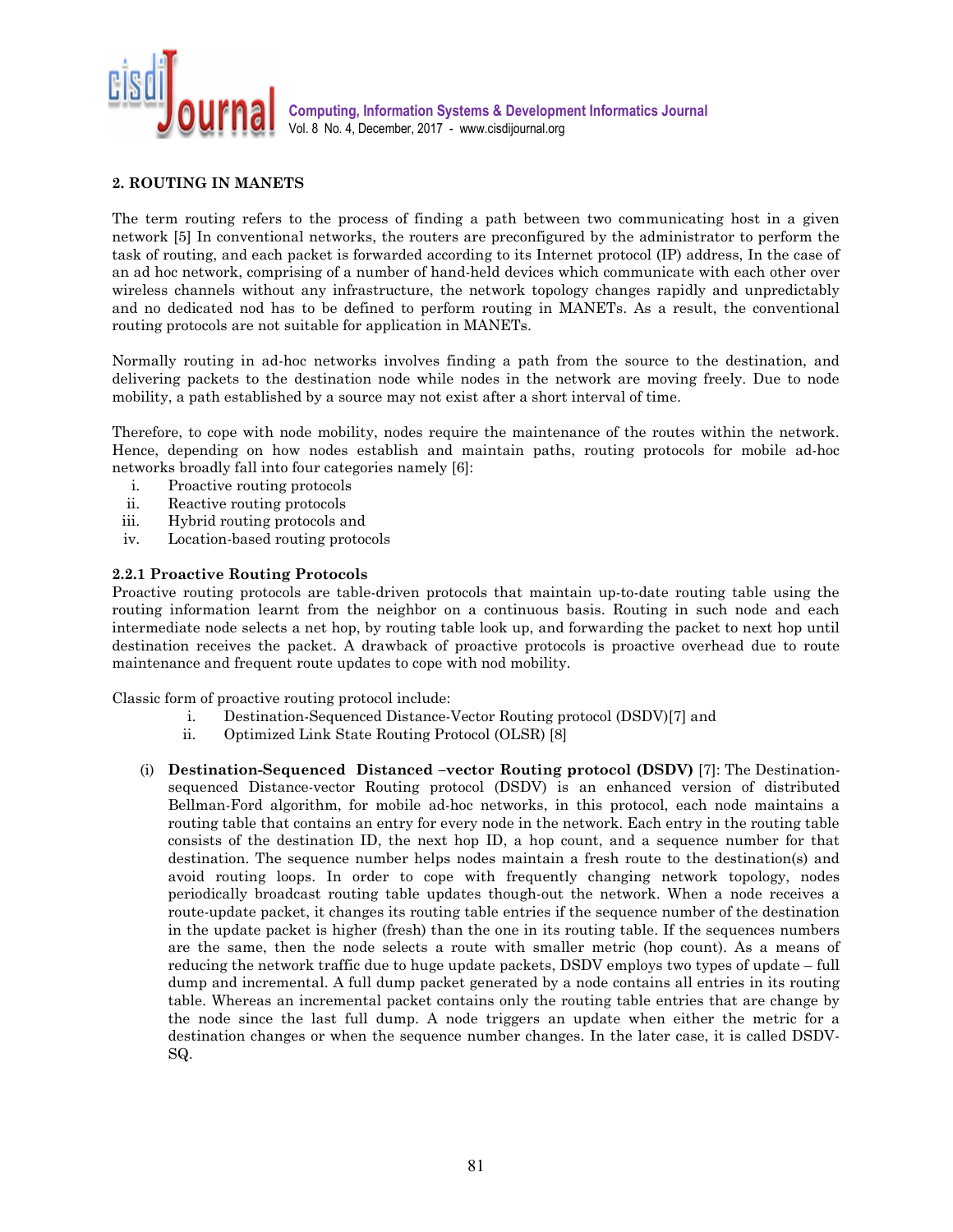

(ii) Optimized Link State Routing Protocol (OLSR) [8] is an optimization of the optimized link state routing protocol (OLSR) is an optimization of node, which where are the direct neighbors. This idea (multi-point relays, MPR) reduce the network traffic but introduces more computation and complexity.

| Destination | <b>Next</b><br>hop | Number<br>of hops |    |
|-------------|--------------------|-------------------|----|
|             | Ń1                 |                   | Nl |
|             | $\mathsf{N}4$      |                   |    |
| D           | N6                 |                   | N6 |
|             |                    |                   |    |
|             |                    |                   |    |

Figure 2: Proactive routing [7]

I. Reactive Routing Protocols: Reactive routing protocols are demand-driven protocols that find path on-the-fly as and when necessary. In such protocols establishing a new route involve a route discovery phase consisting of route request (flooding) and a route reply (by the destination node). Nodes maintain only the active routes until a desired period or until destination becomes inaccessible along every path from the source nod. A drawback of protocols is the delay due to route discovery on-the-fly. Typical forms of reactive routing are the ad-hoc On-demand Distance Vector Routing (AODV) and the Dynamic Source Routing (DSR) protocols.

In ad-hoc on-demand Distance Vector Routing (AODV). A node discovers and maintains a route to the destination as and when necessary. Nodes maintain a routing table containing routes towards source(s)-destination(s) that are actively communicating with each other. Each entry in the routing table consist of that destination ID, the next hop III, a hop count, and a sequence number for that destination (the same as one in DSDV). The sequence number helps nodes maintain a fresh route to the destination(s) and avoid routing loops. Thus, each node maintains a sequence number for itself and the respective source(s) and destination(s),

A node increments its sequence number if it initiates a new route request or if it detects a linkbreak with one of its neighbors. To establish a path to the destination, a source node broadcast a route request RREQ) packet. The RREQ packet contains the source ID, the destination ID, sequence number of the source, and the latest sequence number of the destination node that is known to the source node. When a node receives a RREQ packet, it makes an entry for the route request in the route-request cache and stores the address of the node from which it received the request as the next hop towards the source in its routing table.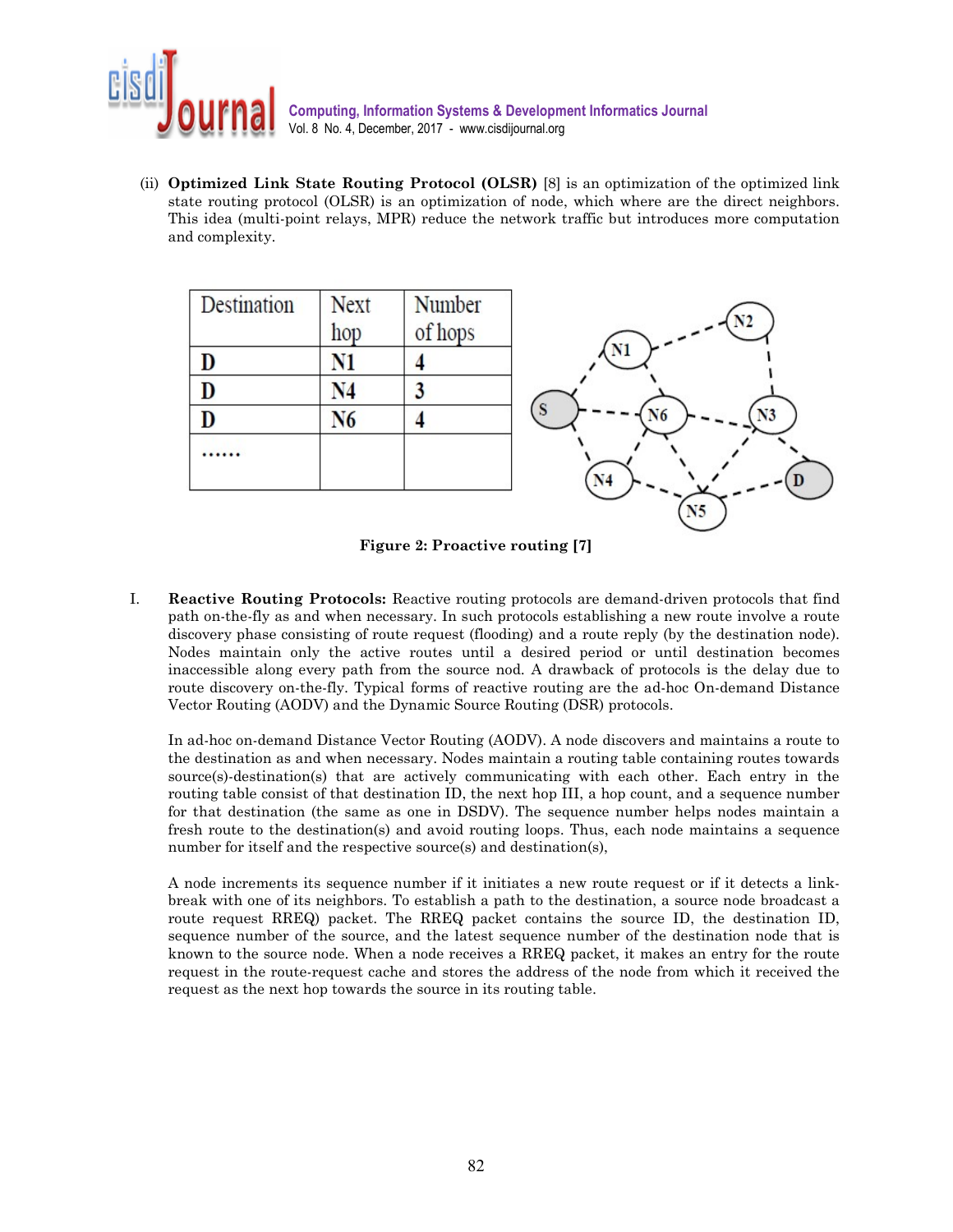



Figure 3: Reactive Routing Protocol [9]

If receiving node is the destination or it has a fresh route to that destination I, then it responds with a route reply (RREP). Otherwise, it rebroadcasts the RREQ to its neighbors. When a need receives a RREP, it stores the address of the node from which it receives RREP as the next hop towards the destination in its routing table and uncast the RREP to the next hop towards the sources nod. Once the source receives the RREP packet, it starts transmitting data packets along the traced by the RREP packet. Due to the node mobility, path(s) established by a source node may break. A node detects a path break if it attempts to forward a data packet and receives a packet-drop notification from the media access control (MAC) layer. When a node detects a path-break, it drops the packet for the destination and generates a route error (RERR) packet for the destination and sends the RERR to the source. Upon receiving a RERR, the source node buffers data packets for the destination and tries to reestablish a path to the destination.

The Dynamic Source Routing (DSR) [9] was one of the first reactive routing protocols for ad-hoc networks. In DSR, nodes use RREQ, RREP and RERR packets to establish and maintain paths to the destination. However, unlike AODV, RREQ packet accumulates a list of node IDs along the path from the source to the destination and the corresponding RRER packet carries this list of IDs back to the source. Once the source node receives RREP packet, it starts transmitting data packets to the destination by embedding the route from the source to the destination in the packet header. The path in the data packet header is referred to as the "source route". Every node in the network stores route to other nodes in the network by maintaining a dynamic route cache. A node determines routes to other nodes when it initiates a RREQ to a particular destination or when the node lies on an active path to that destination. In addition to these, a node may also ascertain a route by overhearing transmissions (in the promiscuous mode along the routes of which it is not a part.

# 2.2.2 Hybrid Routing Protocols

Hybrid protocols combine the advantages of various approaches of routing protocols into a particular protocol. The zone Routing Protocol (ZRP), is one such hybrid protocols that combines both the proactive and reactive routing approaches. ZRP takes advantage of proactive discovery within a node's local neighbourhood, and uses a reactive protocol for communication between these neighbourhoods. The local neighbourhoods are called zones, and each mode may be within multiple overlapping zones. ZRP is motivated by the fact that most communication occur between nodes close to each other. Changes in the topology are most important in the vicinity of a node- the addition or the removal of a node on the other side of the network has only limited impact on the local neighbourhoods".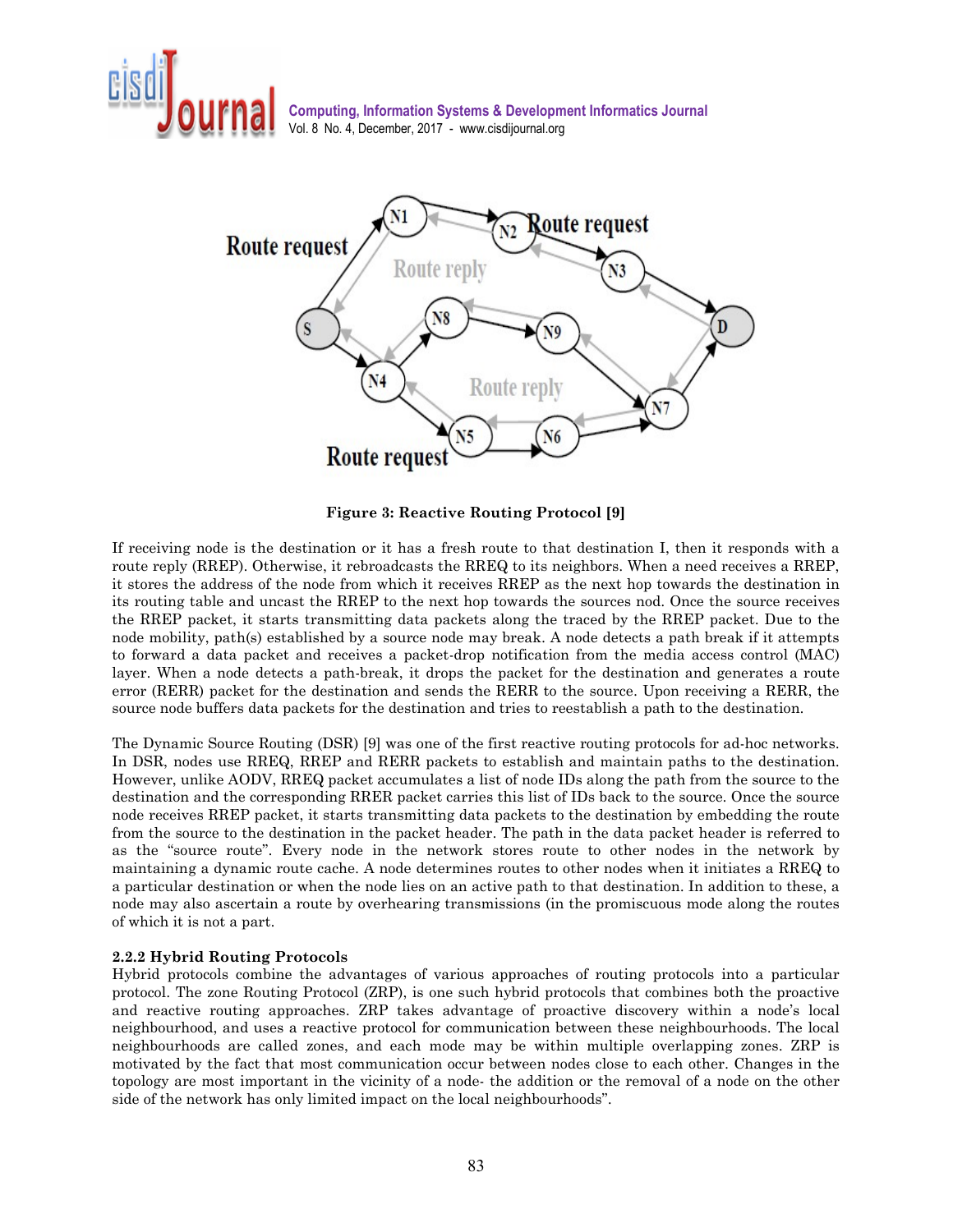

The performance of ZRP depends on choosing a radius, which decides the transition from pro-active to reactive behavior. With a carefully chosen radius, ZRP can achieve better efficiency and scalability over both pro-active and reactive routing protocols.

# 2.2.3 Position-base Routing Protocol

Position-based routing protocols utilize position of nodes in the network and make the least use of the topology information. Routing protocols using a scheme eliminate drawbacks due to frequently changing network topology. DEAM, GPSR, and LAR are some of the examples of position-based routing protocols. In position-based routing protocols node maintain local (one or two hop) topology information with the help of a hello protocol. To route a packet to the destination, the source node uses a greedy-forwarding to select a next hop towards the destination. In greedy-forwarding, a node selects a next-hop towards the destination that is geographically closest to the destination among its neighboring nodes. Since there in so pre-established route from a source to the destination, each packet may follow a different path depending on the network topology [10].

There are two parts to the position-based routing:

- i. Given the position of the source, the position of the destination, and a local neighbor table of each node, delivering packets from the source to the destination, and
- ii. Given that each node can determine its own position, using some positioning system like GPS, obtaining the position of any other node in the system. The former part is the position-based routing, examples include GFG, GPSR.

Position-based routing is classically greedy-forwarding along with a recovery mechanism to circumvent local optima due to greedy-forwarding, a condition where there is no node close to an intermediate node in its neighbourhood than the node itself. The later part is called the location service. Some of the examples of location service protocol are GLS, DLS, and RLS. Interestingly, most location-service protocols including GLS and DLM, rely on the underlying greedy forwarding algorithm to send receive control packets like location updates and location queries. The advantage of these protocols is that nodes need not establish, maintain routes, and these protocols are more scalable compared to reactive and pro-active routing protocols.

# 3. SYSTEMIC VULNERABILITIES AND FORMS OF ATTACKS IN MANETS

# 3.2 Vulnerabilities of Mobile Ad hoc Networks

MANETs intrinsically differ from conventional wired networks with the context of their properties and a number of drawbacks which make them more prone to security issues. According to [11], the widespread vulnerabilities of mobile ad hoc networks are as follows:

- i. Dynamic topology
- ii. Lack of line of defense
- iii. Limited resources
- iv. Cooperativeness
- v. Wireless links

Common vulnerabilities of mobile ad hoc networks are elucidated as follows:

- i. Dynamic topology: In MANETs, nodes can join and leave the network dynamically and can move independently [12]. Due to such type nature there is no fixed set of topology works in MANETs. The nodes with inaquate physical protection may become malicious node and reduce the network performance.
- ii. Lack of clear line of defense: There is no clear line defense mechanism available in the MANETs; attacks can come from any directions. Attackers can attack the either internally or externally.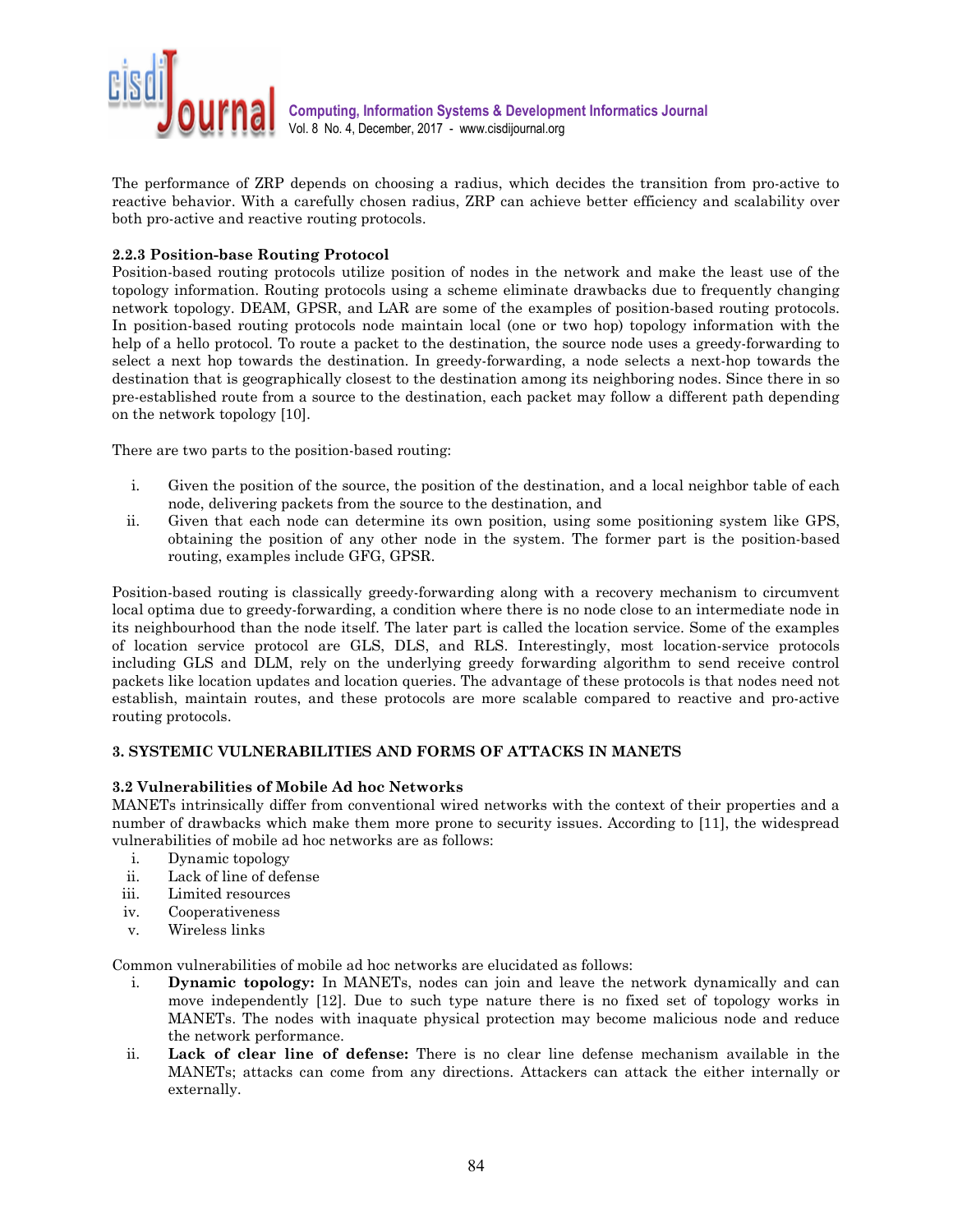

- iii. Limited resources: The MANETs consists of different set of devices such as laptops, computers, mobile phones etc. Each device has a different storage capacity, processing speed, computational power etc. This often attackers to focus on new attacks.
- iv. Cooperativeness: In MANETs, all routing protocols assume that nodes provide secure communication. But some nodes may become malicious node and disrupt the network operation by changing routing information [13].
- v. Wireless link: Nodes in mobile ad hoc networks are inter-connected through wireless interface that make them highly susceptible to link attacks.

Protecting mobile ad-hoc networks from attacks is a very challenging task. Nevertheless, understanding possible forms of attacks is in essence, the first step towards developing high-quality security solutions. There are various attacks that target the weakness of MANETs. Some attacks apply to the broadspectrum network, a few apply to wireless network and some are specific to MANETs. These attacks can be classified according to different criteria, such as the domain of the attacks, or the techniques used in attacks [14].

Hence, the attacks in MANETs are generally categorized into five categories as follows:

- i. Passive vs. active attacks
- ii. Internal vs. external attacks
- iii. Attacks on different layers of the Internet model.
- iv. Stealthy vs. non-Stealthy attacks
- v. Cryptography vs. non-cryptography related attacks.

## 3.1 Categories of Attackers found in MANETs.

#### Passive vs. Active Attacks

Attacks in mobile ad hoc networks can be classified into two categories, namely passive attacks and active attacks [15]. A passive attack obtains data exchange in the network without disrupting the operation of the communications, while an active attack involves information interruption, modification or fabrication, thereby disrupting the normal functionality of a MANET. Table 2.1 shows the general taxonomy of security attacks against MANET. Examples of passive attacks are eavesdropping, traffic analysis, and traffic monitoring. Examples of active attacks include jamming, impersonating, modification, denial of service (DOS), and massage replay.

| Type of Attack  | Examples                                                           |
|-----------------|--------------------------------------------------------------------|
| Passive attacks | Eavesdropping, traffic analysis, monitoring                        |
| Active attacks  | Jamming, spoofing, modification, replaying denial of service (DOS) |

#### Table 1: Security Attacks Classification

# Internal vs. External Attacks

Attacks can also be classified into external attacks and internal attacks, according to the domain of the attacks. Some researchers refer to these attacks as insider and outsider attacks.

External attacks are carried out by nodes that do not belong to the domain of the network. Internal attacks are from compromised nodes which are actually part of the network. Internal attacks are more severe when compared with outside attacks since the insider knows valuable and secret information, and possesses privileged access right.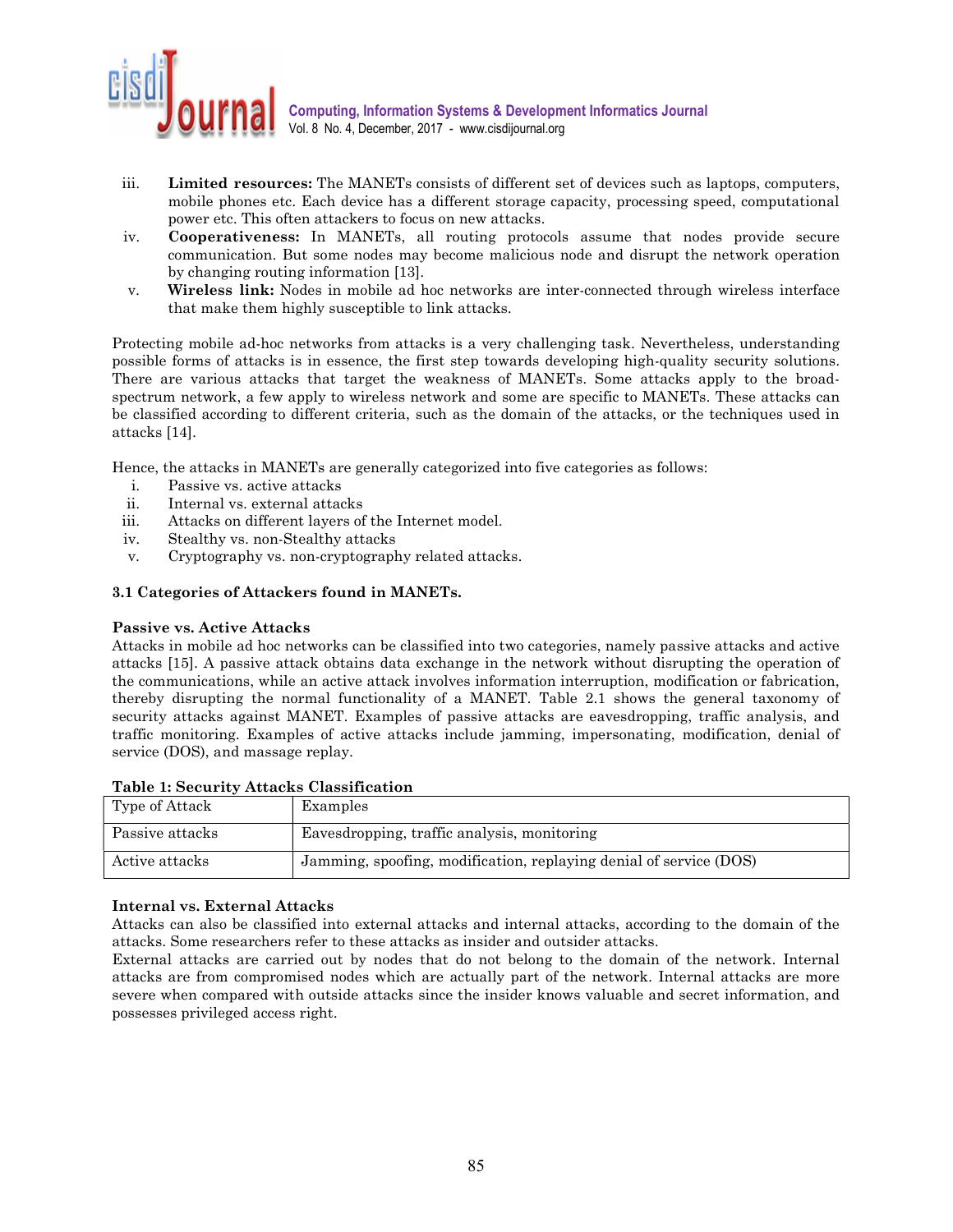

# Attacks on Different Layers

Attacks can equally be classified according to the five layers of the Internet model. Table 2.2 presents a classification of various security attacks on each layer of the internet model.

## Table 2: Security Attacks on Each Layer of the Internet Model

| Layer               | Attacks                                                  |
|---------------------|----------------------------------------------------------|
| Application layer   | Repudiation, and corruption                              |
| Transport layer     | Session hijacking, SYN flooding                          |
| Network layer       | Wormhole, black hole, Byzantine, flooding, resource      |
|                     | Consumption, Local disclosure attacks                    |
| Data link layer     | Traffic<br>analysis,<br>monitoring,<br>Mac<br>disruption |
|                     | $(802.11)$ . WEP weakness                                |
| Physical layer      | Jamming, interceptions eavesdropping                     |
| Multi-layer attacks | DOS, impersonation replay, man-in-the-middle             |

# Stealthy vs. Non-stealthy Attacks

Some security attacks use stealth [39], where by the attackers try to hide their actions from either an individual who is monitoring the system or an intrusion detection system (IDS). But other attacs such as Dos cannot be made stealthy.

# Cryptography vs. Non-Cryptography Related Attacks

Some attacks are non-cryptography related, and others are cryptographic primitive attacks. Table 2.3 shows cryptographic primitive attacks and the examples.

# Table 3: Cryptographic Primitive Attacks

| <b>Cryptographic Primitive Attacks</b> | <b>Examples</b>                       |
|----------------------------------------|---------------------------------------|
| Pseudorandom number attack             | Timestamp, Initialisation Vector (IV) |
| Digital signature attack               | RSE signature                         |

#### 3.2 Denial of Service and Distributed Denial of Service attacks

Among the different attacks that occur on mobile ad hoc networks, distributed denial of service attacks are fast becoming the most prevalent types of attacks. A Denial of Service (DOS) attack is an attack with the purpose of preventing legitimate users from using a specified network resource such as a website, wed service or computer system [16].

In the same vein, a distributed denial of service (DDOS) attack is an attack whereby multiple systems join together to target a single system causing a denial of service (DOS). The target node is flooded with the data packets that system shutdowns, thereby denying service to legitimate users.

The services under attack are those of the "primary victim", while the compromised systems used to launch the attacks are often called the "secondary victims" Consequently, the use of secondary victims in a DDOS attack provides the attacker with the ability to wage a much larger and more disruptive attack while remaining anonymous, thereby making it more difficult for network forensics to track down the real attacker.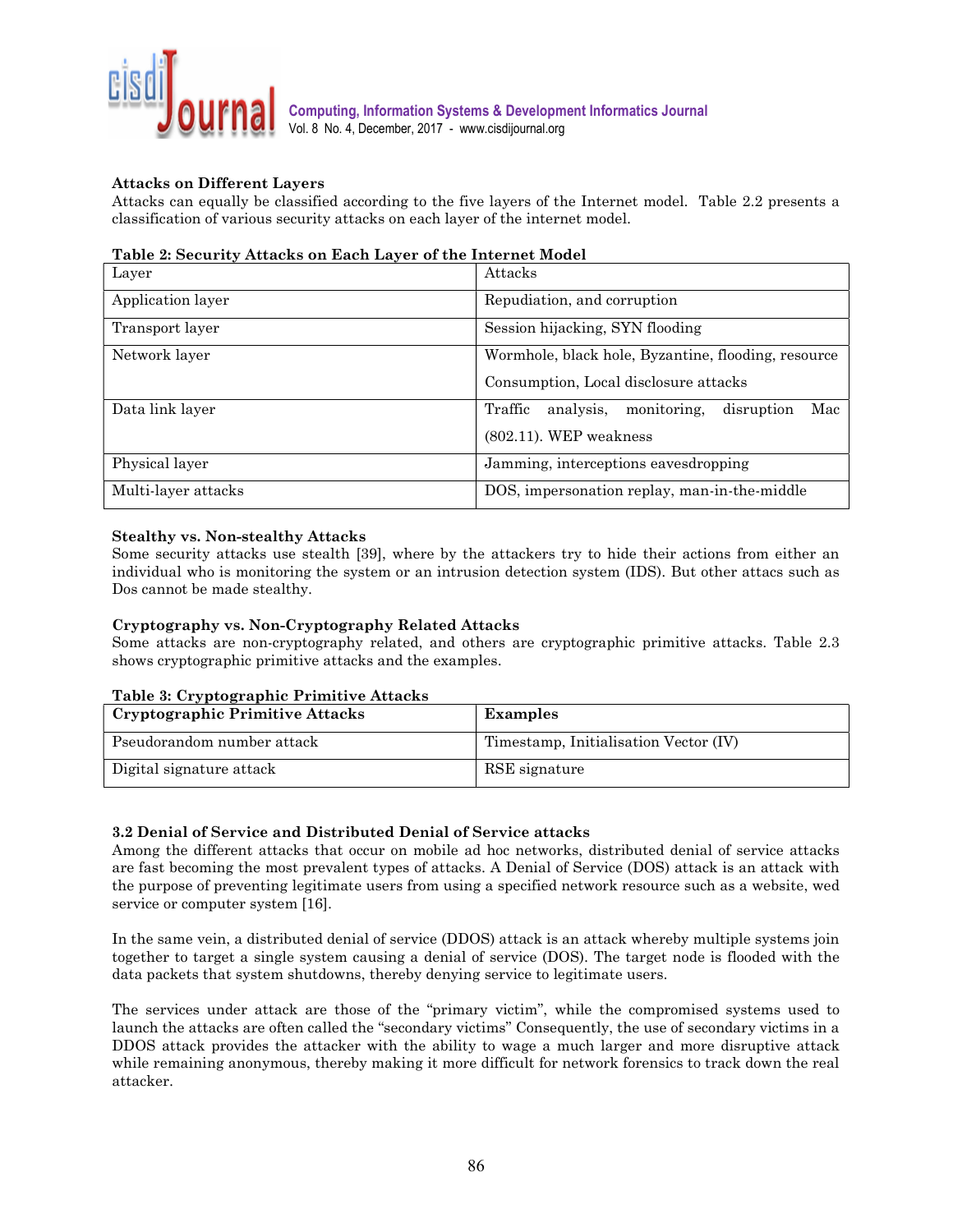

Individuals or groups responsible for DDOS attacks may be motivated by personal, social or financial benefit. Attackers may do so due to personal revenge, getting publicity or some political motivation. Nevertheless, the financial impact of DDOS attacks on victims can be disastrous. In recent past, criminal groups have launched a number of attacks on stock exchange websites on the entire world. A few DDOS attacks reported in years 2011 and 2012 were on NASDAQ & BATS stock exchanges along with Chicago Board Options Exchange CBOE). New York stock exchange and Hong Kong stock exchange [17].

During the first Q4-2011, one survey found 45% more DDOS attacks compared to the parallel period of 2010, and over double the number of attacks observed during Q3-2011. The average attack bandwidth observed during this period was 5.2G bps, which is 148% higher than the previous quarter. Another survey of DDOS attacks found that more than 40% of respondents experienced attacks that exceeded IGbps in bandwidth in 2013, and 13% were targeted by at least one attack that exceeded 10G bps. From a motivational perspective, recent research found that ideologically motivated DDOS attacks are on the rise. The research also mentioned financial reasons as another common reason for such attacks [18]

# 3.3 DDOS Attack Taxonomy

There is a broad range of distributed denial of service attacks; however, this research adopts the taxonomy of the main DDOS attack methods propose [18]. Figure 2.4 represent the DDOS attack taxonomy.

There are two main classes of DDOS attacks namely:

- i. Bandwidth depletion and
- ii. Resource depletion attacks.

## I. Bandwidth Depletion

A bandwidth depletion attack is designed to flood the victim network with unwanted traffic from reaching the primary victim.

#### II Resource Depletion

A resource depletion attack is an attack that is designed to tie up the resources of a victim system making the victim unable to process legitimate requests for service.

## 4. COMMON FORMS OF DDOS ATTACK

This section presents some common forms of DDOS attacks.

#### 4.1 User Datagram Protocol (UNP) Flood

During a user Datagram protocol (UDP) Flood attack, the victim's network is overwhelmed by a large volume of UDP packets. The attack packets are usually with random port numbers. When the victim receives a packet, if there is no application listening at the corresponding Port., then the victim may generate ICMP packets, leading to significant overall system slowdown.

#### 4.1 SYN Flood

In a SYN flood attack, the adversary takes advantage of the three-way handshake for a TCP connection. Within the normal execution, while a TCP server receives a SYN packet, it opens a session for this new connection and sends back a SYN/ACK packet to the initiator. When it reaches a timeout and there is no ACK packet received from the corresponding initiator, the session will be closed and the corresponding resources for the session are release. During the attack, the adversary continues sending SYN packets without sending back the final ACK packets for the TCP handshakes, the server's resource (e.g. memory) can be speedily depleted by maintaining many half open sessions, thus legitimate connection requests cannot be served. In a SYN flood scenario, the requester sends multiple SYN requests.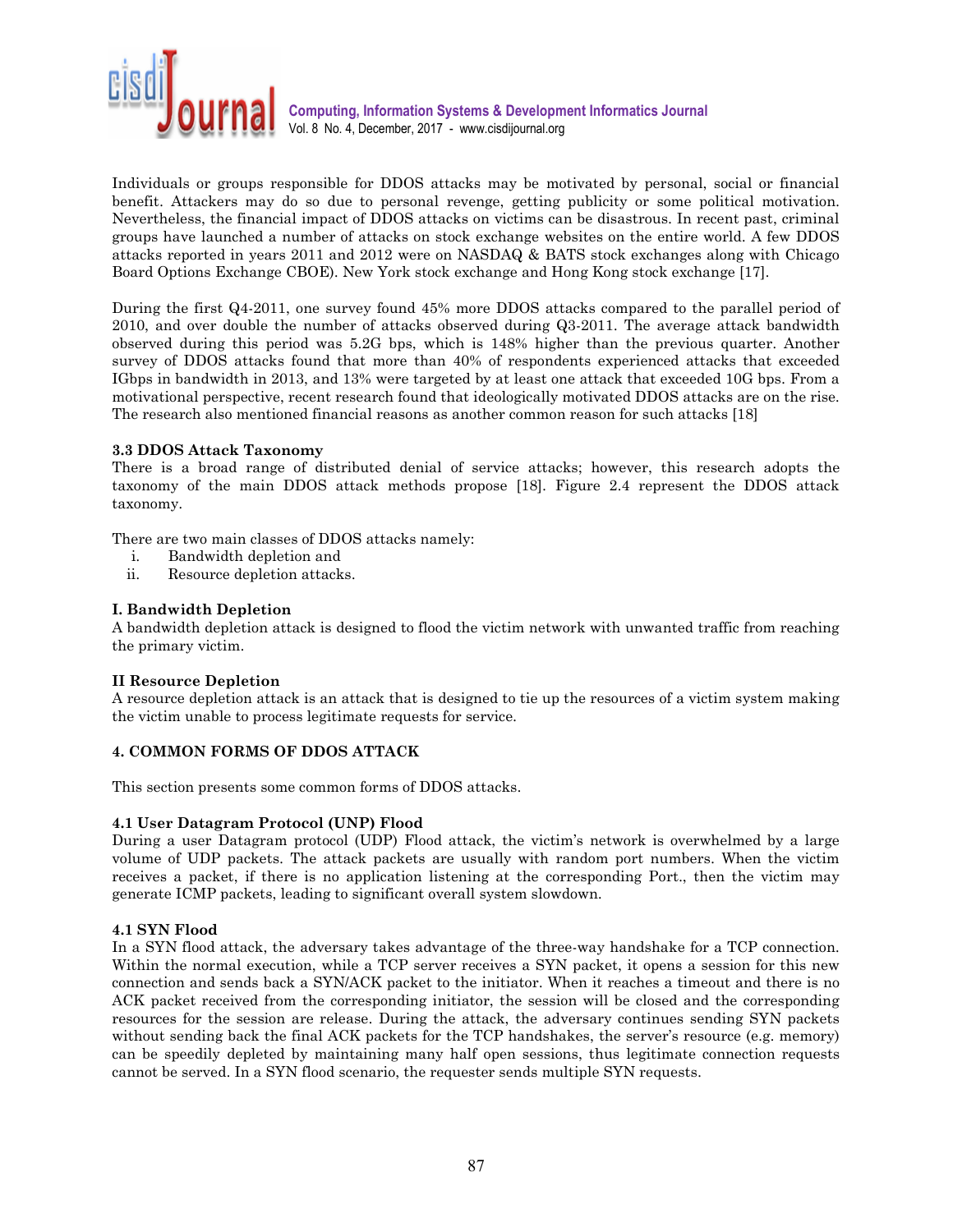

But either does not respond to the host's SYN-ACK response, or sends the SYN requests from a spoofed IP address. Either way, the host system continues to wait for acknowledgement for each of the requests, binding resources to wait for acknowledgement for each of the requests, binding resources until no new connections can be made, and ultimately resulting in denial of service.

## 4.3 Ping of Death

A ping of death ("POD") attack involves the attacker sending multiple malformed or malicious pings to a computer. The maximum packet length of an IP packet (including header) is 65,535 bytes. However, the Data Link Layer usually poses limits to the maximum frame size for example 1500 bytes over an Ethernet network. In this case, a large IP packet is split across multiple IP packets (known as fragments), and the recipient host reassemble the IP fragments into the complete packet. In a ping of Death scenario, following malicious manipulation of fragment content, the recipient ends up with an IP packet which is larger than 65,535 bytes when reassembled. This can overflow memory buffers allocated for the packet, causing denial of service for legitimate packets [19].

## 4.4 Zero-day DDOS for Attacks

"zero-day" DDOS attacks simply refer to unknown or new attacks. Exploiting vulnerabilities for which no patch has yet been released. The term is well-known amongst the members of the backer community, where the practice if trading Zero-day vulnerabilities has become a popular activity [19].

# 5. SECURITY IN MOBILE AD HOC NETWORKS

Security in mobile ad hoc networks is particularly challenging, because such networks often operate in adverse or even hostile environments. Hence, designing an effective intrusion detection system requires an in-depth understanding of various threat models and adversaries' attack capabilities. Prior to developing a solution to secure a mobile ad hoc network, it is vital to specify the criteria for determining if a mobile ad hoc network, is secure or not. In other words, identify the conditions required in order to attain security in security in a mobile ad hoc network. It is equally pertinent to note that successful implementation of mobile ad hoc network depends on user' confidence in its security. Normally, there are five common attributes required for securing mobile ad hoc networks namely: confidentiality, authenticity, integrity and non-repudiation. These features serve as criteria for assessing if the MANET is secure [40].

#### 5.1 Confidentiality

The term confidentiality refers to the protection of any information from being exposed to unintended entities [20]. In order to attain confidentiality, it is essential that the system stays up and in working states, and provides the right access and functionality to each user. Consequently, confidentially is the target of DOS or DDOS attacks.

#### 5.2 Availability

Availability can be described as the ability of the network to provide service as required.

This security goal makes certain that services that should be available are accessible whenever required. In other words, there should be an assurance of survivability despite the attempt of a denial of service (DOS) attack.

#### 5.3 Authentication

Authentication implies the assurance that an entity of concern or the origin of a communication is what it claims to be or emanates from the claimed source. Through the process of authentication. An entity is issued a credential, which specifies that prevents any form of falsification. Without this security mechanism, an attacker would impersonate a node, gaining unauthorized access to resources, sensitive information and eventually interfere with operation of other nodes.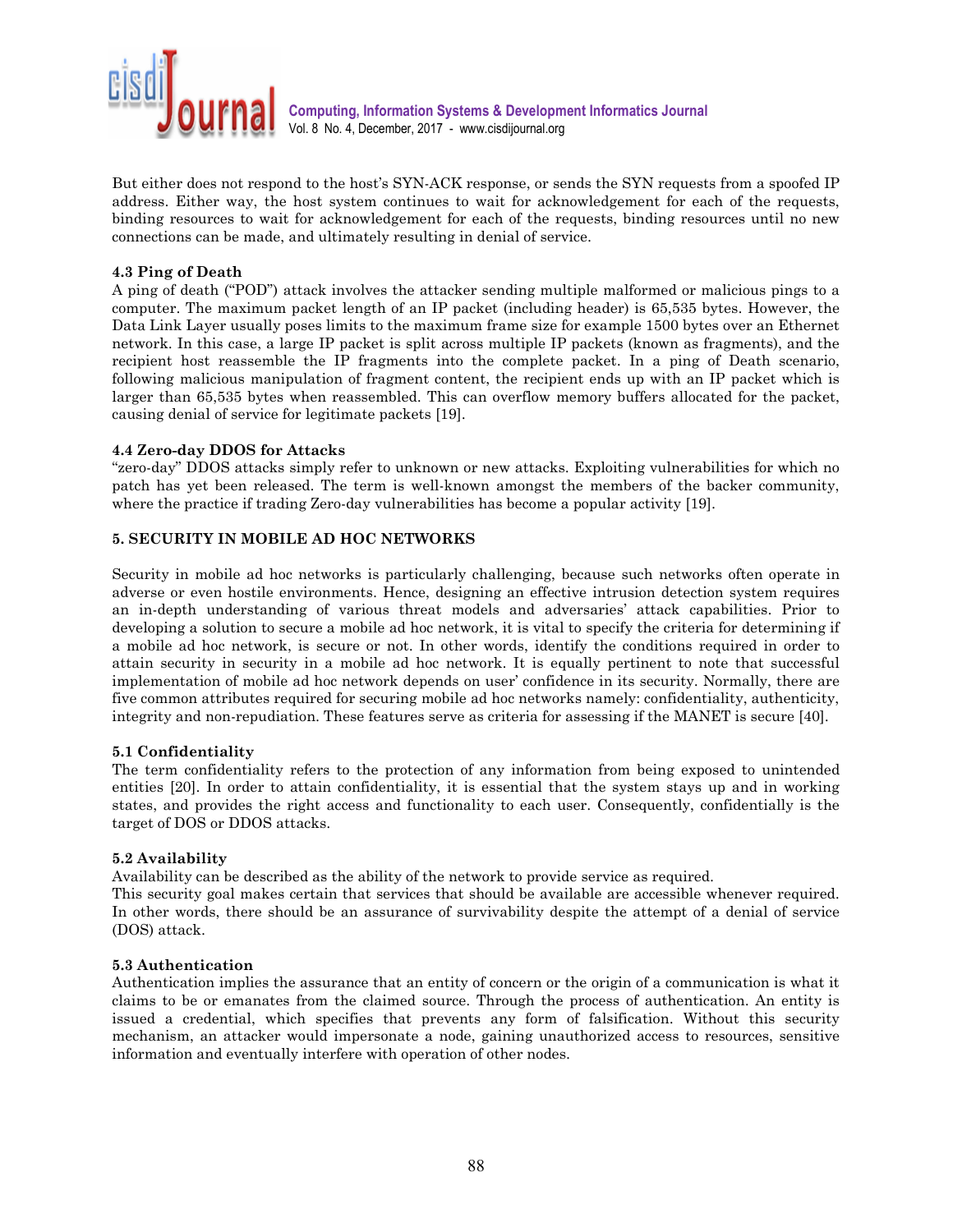

# 5.4 Integrity

The security mechanism which guarantees the massage being transmitted is never altered is referred to as, integrity.

## 5.5 Non-repudiation

This security goal ensures that sending and receiving parties can never deny ever sending or receiving the message. This is useful especially when we need to discriminate if a node with some abnormal behavior is compromised or not. On the whole, whenever considering any security issue with respect to a network, it is imperative to ensure these security goals are established for effectiveness.

## 6. CONCLUDING REMARKS AND FUTURE WORKS

In this paper, we have chronicled several MANET protocols, forms of attacks and security challenges in Mobile Ad-Hoc Networks (MANETs). The adoption and use of ubiquitous computer and network technology to address a myriad of communication challenges and facilitate online interaction has led to the continued focus on developing effective and efficient means to provide end-to-end communication between nodes within Mobile Ad-Hoc networks (MANET) and also developing security schemes that ensures that communication and interaction are seamless and safe on these networks. Our future works will contribute to these discourses by looking at agent, multi-agent technologies and intrusion detection architecture in MANET

## **REFERENCES**

- [1] J. P. Macker, V.D. Park, M.S. Corson, "Mobile and Wireless Internet
- Services: Putting the Pieces Together", to appear on Communication Magazine, June 2001 [2] S. Giordano. ' Mobile Ad-Hoc Networks' ISBN 0-471-XXXXX-X Copyright © 2000 Wiley[Imprint],
- Inc. [3] B. Wu et al,  $-A$  Survey of Attacks and Preventionsin Mobile Ad Hoc Networks,
- Wireless/MobileNetwork Security, Springer, Vol 17, 2006. [4] S. Murthy and J.J. Garcia-Luna-Aceves, "An Efficient Routing Protocol for Wireless Networks",
- ACM Mobile Networks and App. J., Special Issue on Routing in Mobile
- [5] S. Corson, et al. "An Internet MANET Encapsulation Protocol (IMEP)Specification", IETF internet draft, Aug. 1999.
- [6] C.Siva Ram Nurthy and B.S. Manoj. "Ad hoc wireless networks Architectures and Protocols". le Prentice Hall, 2004.
- [7] T. Clausen, P. Jacquet, and L. Viennot, "Comparative Study of Routing Protocols for Mobile Ad hoc Networks". Med-Hoc-Net'02, Sardegna, Italy, September 2002.
- [8] Xiaoyan Hong; Kaixin Xu; Gerla, M. "Scalable routing protocols for mobile ad hoc networks". IEEE Network , Volume: 16 Issue: 4 , July-Aug. 2002, pp: 11 -21
- [9] A. Iwata, C.-C. Chiang, G. Pei, M. Gerla, and T.-W. Chen, "Scalable Routing Strategies for Ad Hoc Wireless Networks". IEEE Journal on Selected Areas in Communications, Special Issue on Ad-Hoc Networks, Aug. 1999, pp.1369-79. Communication Networks, Oct. 1996, pp. 183-97.
- [10] Y.-C. Hu, A. Perrig, and D. B. Johnson, "Packet Leashes: A Defense against Wormhole Attacks in Wireless Ad hoc Networks", IEEE Communication Societies (INFOCOM 2003), IEEE Press, pp. 1976-1986, 2003
- [11] Amitabh Mishra, "Security and Quality of Service in Ad hoc Wireless Networks" ISBN- 13 978-0- 521-87824-1 Handbook.
- [12] T. White and B. Pagurek, "Towards multi-swarm problem solving in networks", Proc. Third International Conference on Multi-Agent Systems (ICMAS '98), pp. 333- 340.(1998)
- [13] S. Toner, and D. O'Mahony, "Self-Organising Node Address Management in Ad hoc Networks". Personal Wireless Communications, IFIP-TC6 8th Int'l. Conf. ( 2003), pp. 476-483.